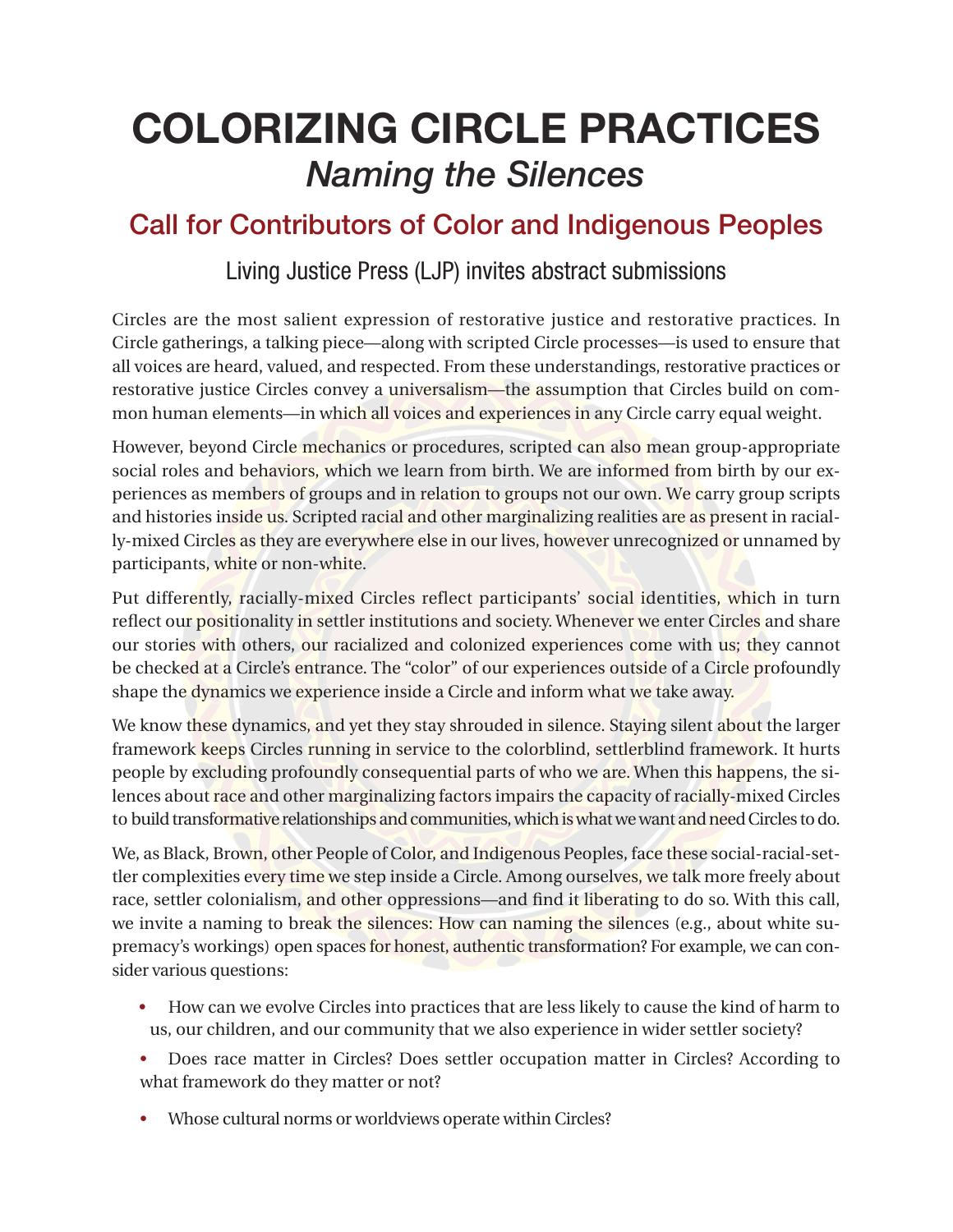- Do the norms of all participants operate equally or carry equal weight?
- What impact has naming of the silences had in Circle dialogues in your experience?

• What community understandings do we, as Black, Brown, Indigenous Peoples, and other marginalized people, bring into Circles?

• Are these understandings—white and non-white, settler and Indigenous, and so on complementary or at odds and likely to cause us to talk past or at each other? That is, which understandings promote greater relationality within Circles?

• What might "colorizing Circle practices" mean and look like—in theory and on the ground?

• What non-white socializations become marginalized before, during, and after Circles?

What Circle dynamics determine whether we either self-police or promote authentic dialogue? What would I want to tell fellow practitioners—of color and white—about how I colorize my Circle practices?

• Are we left to carry alone the burden of unspoken racial realities, which includes the added job of negotiating these realities with people and institutions vested in keeping them unnamed to preserve a white-serving status quo?

- In our experiences, what harms have been, or are, caused when people or institutions attempt to practice Circles in colorblind, racially insensitive, or settler-dominant ways?
- What has been the effect of not naming the silences?

• How do Circles practiced in colorblind and settlerblind ways reinforce racial and settler power imbalances? How do they make participants complicit in keeping white supremacy going?

What practices might we develop for making Circles less colorblind, less colonized, more racially sensitive and settler-dynamics aware, and hence more likely to hold a space for transformative dialogue within the racial and colonized realities we experience?

• What challenges have you faced or observed around naming silences?

• How might Circles become more responsive to positionality and the power-imbalances and legacy narratives that go with positionality?

• Mindful of these dynamics, what kinds of community practices do Black, Brown, Indigenous Peoples, and other marginalized communities engage in to promote either the inter- or intra-group intimacy and safety necessary for transformative Circle dialogues to occur?

• If colorblind and settlerblind Circle practices don't work for us (or indeed anyone, insofar as ignoring such consequential realities as race and oppression is not good for relationships), what Circle practices work better by inviting Circle participants to face the racial, settler realities we confront every day?

• Circles hold tremendous potential for building relationships and communities. How are